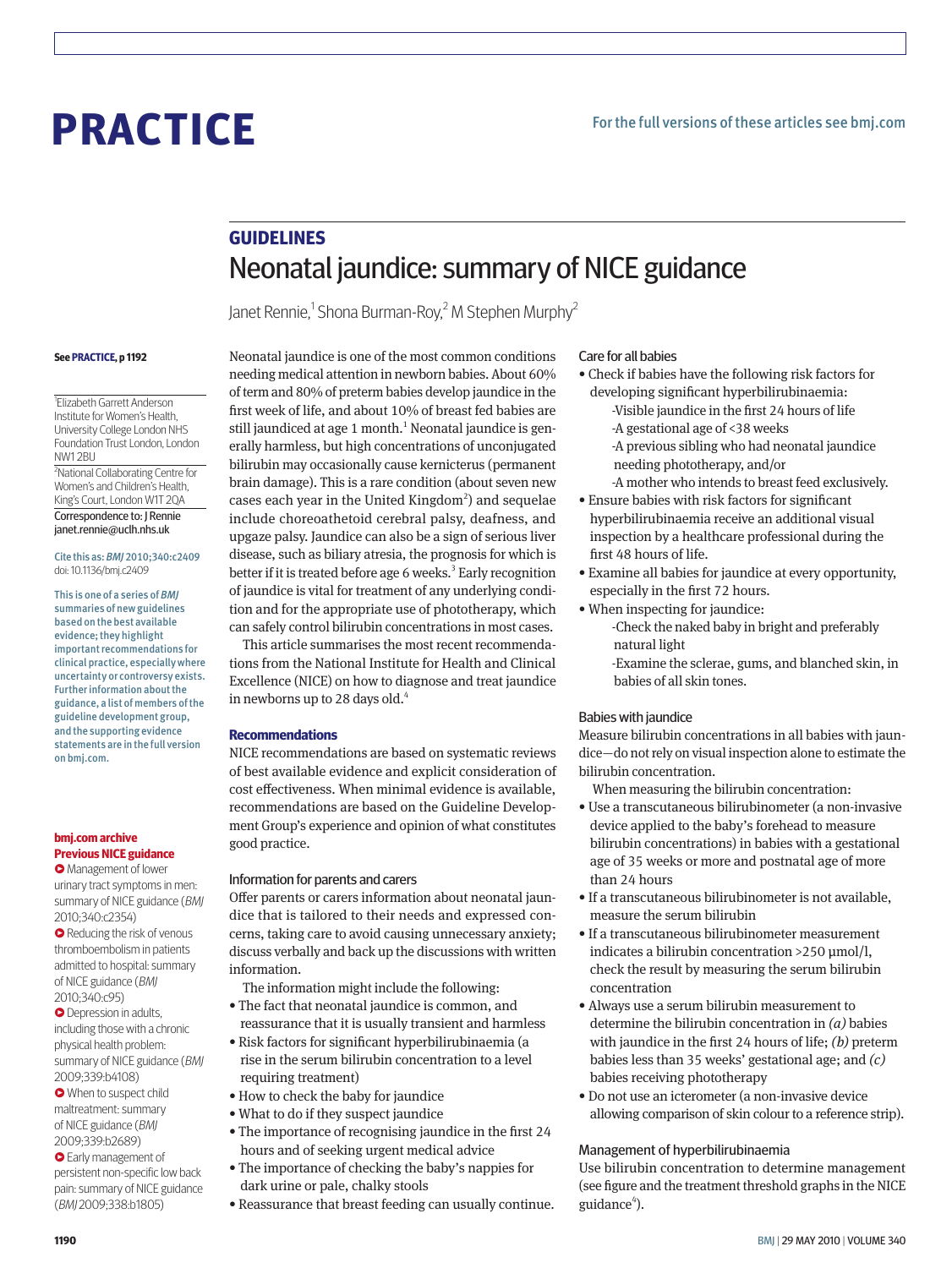| Age<br>(hours) | Bilirubin level (umol/l) at which the<br>relevant action below should be taken |                                                                                         |                              |                                                                                                                                                      |
|----------------|--------------------------------------------------------------------------------|-----------------------------------------------------------------------------------------|------------------------------|------------------------------------------------------------------------------------------------------------------------------------------------------|
| $\Omega$       |                                                                                |                                                                                         | 2100                         | 2100                                                                                                                                                 |
| 6              | 2100                                                                           | 2112                                                                                    | 5125                         | >150                                                                                                                                                 |
| 12             | 2100                                                                           | 5125                                                                                    | 2150                         | 200                                                                                                                                                  |
| 18             | 2100                                                                           | 5137                                                                                    | >175                         | 250                                                                                                                                                  |
| 24             | >100                                                                           | >150                                                                                    | 200                          | >300                                                                                                                                                 |
| 30             | 2112                                                                           | 2162                                                                                    | 2212                         | 350                                                                                                                                                  |
| 36             | 2125                                                                           | 2175                                                                                    | 225                          | 2400                                                                                                                                                 |
| 42             | >137                                                                           | 5187                                                                                    | 237                          | 3450                                                                                                                                                 |
| 48             | >150                                                                           | 200                                                                                     | 250                          | 3450                                                                                                                                                 |
| 54             | 2162                                                                           | 212                                                                                     | 262                          | 3450                                                                                                                                                 |
| 60             | >175                                                                           | 225                                                                                     | 275                          | 3450                                                                                                                                                 |
| 66             | 2187                                                                           | 237                                                                                     | 287                          | 3450                                                                                                                                                 |
| 72             | 200                                                                            | 250                                                                                     | 300                          | 3450                                                                                                                                                 |
| 78             |                                                                                | 262                                                                                     | 3312                         | 2450                                                                                                                                                 |
| 84             |                                                                                | 275                                                                                     | 325                          | 3450                                                                                                                                                 |
| 90             |                                                                                | 287                                                                                     | 337                          | 2450                                                                                                                                                 |
| $\geq 96$      |                                                                                | >300                                                                                    | 350                          | 3450                                                                                                                                                 |
|                |                                                                                |                                                                                         |                              |                                                                                                                                                      |
|                | Repeat<br>bilirubin<br>measurement<br>within<br>6-12 hours                     | Consider<br>phototherapy<br>(repeat<br>bilirubin<br>measurement<br>within six<br>hours) | <b>Start</b><br>phototherapy | Perform an<br>exchange<br>transfusion<br>unless the<br>bilirubin level<br>falls below<br>threshold<br>while the<br>treatment<br>is being<br>prepared |

Consensus based bilirubin thresholds for the management of babies of 38 weeks or more gestational age with hyperbilirubinaemia

*During phototherapy*

- Using clinical judgment, encourage short breaks for breast feeding, nappy changing, and cuddles unless bilirubin concentrations are approaching the exchange threshold or are rising by more than 8.5 μmol/l per hour.
- Continue lactation and feeding support.
- Do not routinely give additional fluids or feeds. Maternal expressed milk is the additional feed of

choice if available and when additional feeds are indicated.

#### Prolonged jaundice

Prolonged jaundice is jaundice that lasts more than 14 days in term babies and more than 21 days in preterm babies. In babies with prolonged jaundice:

- Look for pale, chalky stools and/or dark urine that stains the nappy
- Measure the conjugated bilirubin (as raised concentrations may indicate liver disease)
- Do a full blood count
- Determine the blood group of the mother and the baby and do a direct antigen test (in the baby); interpret the result and likelihood of Rh disease or other haemolytic disease, taking account of the strength of reaction and whether mother received prophylactic anti-D immunoglobulin during pregnancy
- Arrange a urine culture
- Ensure that routine metabolic screening (including screening for congenital hypothyroidism) has been done.

Follow expert advice for babies with a conjugated bilirubin concentration of >25 μmol/l because this level may indicate serious liver disease.

#### **Overcoming barriers**

The guideline recommends that babies at risk of hyperbilirubinaemia be further assessed within 48 hours. As most healthy term babies are at home by this stage, this requirement for a home visit is also an opportunity to deliver breastfeeding support and other advice.

More widespread use of transcutaneous bilirubinometry, recommended as a first line test in assessing jaundice, has implications for community workers and commissioners or purchasers. A health economic review in the guideline's development showed that investment in these devices would be cost effective if only one or two cases of kernicterus a year were averted by their use.<sup>4</sup>

The use of phototherapy currently varies widely.<sup>5</sup> The guideline's treatment threshold graphs provide guidance on starting phototherapy and on considering exchange transfusion, with advice on when to measure the serum bilirubin concentration and on continuation and cessation of phototherapy.

The members of the guideline development group are Christiana Aride (general practitioner, Tynemouth Medical Practice), Jeffrey Barron (former member of the group; consultant chemical pathologist, St Helier Hospital), Yvonne Benjamin (community midwife, University Hospitals Leicester NHS Trust), Sally Cottrell (former member of the group; consultant midwife, University of the West of England), Karen Ford (senior lecturer, De Montfort University), Kevin Ives (consultant neonatologist, John Radcliffe Hospital), Maria Jenkins (parent representative), Alison Johns (transitional care sister, University College London NHS Foundation Trust), Donal Manning (consultant paediatrician, Wirral University Teaching Hospital NHS Foundation Trust), Farrah Pradhan (parent representative), Janet Rennie (chair of group; consultant and senior lecturer in neonatal medicine, Elizabeth Garrett Anderson Institute for Women's Health, University College London NHS Foundation Trust), and Debra Teasdale (head of health, wellbeing and the family, Canterbury Christ Church University); and the following (who work for the National Collaborating Centre for Women's and Children's Health (NCC-WCH)): Wahab Bello (office administrator), Shona Burman-Roy (senior research fellow), Katherine Cullen (health economist), Hannah-Rose Douglas (health economist), Paul Jacklin (health economist), Juliet Kenny (project manager), Rosalind Lai (information scientist), Hugh McGuire (research fellow), Edmund Peston (document supply coordinator), and M Stephen Murphy (clinical co-director, children's health); and former colleagues at NCC-WCH: Jay Bannerjee (clinical co-director), Martin Whittle (clinical co-director), Itrat Iqbal (health economist), Rajesh Khanna (senior research fellow), Carolina Ortega (work programme co-ordinator), Debbie Pledge (senior information scientist), Anuradha Sekhri (freelance systematic reviewer), and Kristina Pedersen (project manager).

Contributors: JR, SB-R, and MSM wrote the initial draft of the article using material produced collectively by the entire Guideline Development Group. They also contributed to its revision and the final draft, having received feedback from every member of the group. JR is the guarantor.

Funding: The National Collaborating Centre for Women's and Children's Health was commissioned and funded by the National Institute for Health and Clinical Excellence to write this summary.

Competing interests: All authors have completed the Unified Competing Interest form at www.icmje.org/coi\_disclosure.pdf (available on request from the corresponding author) and declare: (1) No support for the submitted work except from their employer; (2) JR has received payment from the Legal Aid Board and the National Health Service Litigation Authority for providing independent expert medico legal reports for civil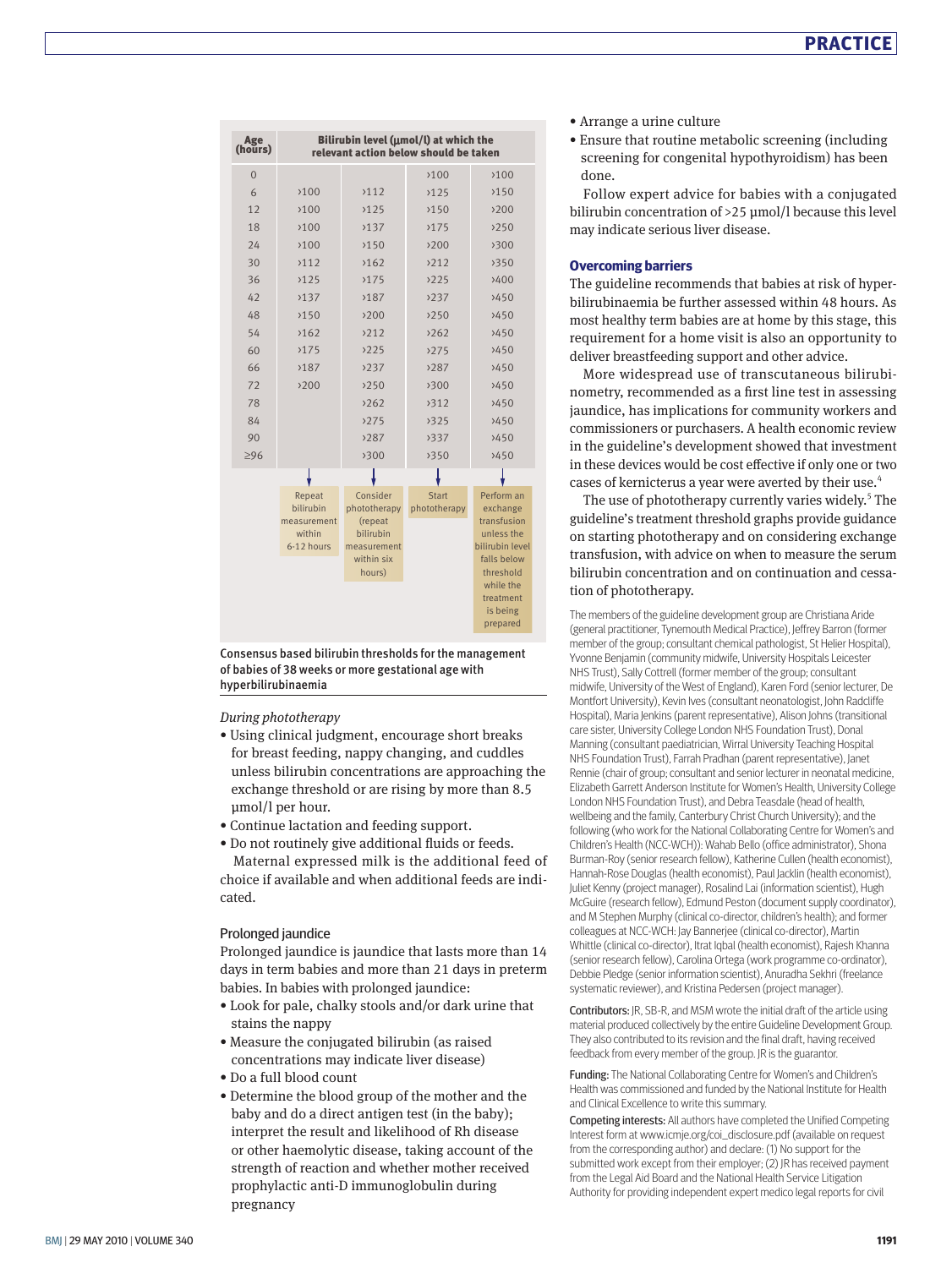proceedings in cases of kernicterus. This work is undertaken outside of NHS time. All other authors have had no relationships with companies that might have an interest in the submitted work; (3) No spouses, partners, or children with financial relationships that may be relevant to the submitted work; and (4) No non-financial interests that may be relevant to the submitted work.

Provenance and peer review: Commissioned; not externally peer reviewed

- 
- 1 Maisels MJ. The clinical approach to the jaundiced newborn. In: Maisells MJ, Watchko JF, eds. Neonatal jaundice monographs in clinical
	- pediatrics. Volume 11. Harwood Academic Publishers, 2000:139-68.
- 2 Manning D, Todd P, Maxwell M, Platt MJ. Prospective surveillance study of severe hyperbilirubinaemia in the newborn in the UK and Ireland. *Arch Dis Childhood Fetal Neonatal Ed* 2007;92:342-6.
- 3 Hartley JL, Davenport M, Kelly DA. Biliary atresia. *Lancet* 2009;374:1704-13.
- 4 National Institute for Health and Clinical Excellence. Neonatal jaundice. (Clinical guideline 98.) 2010. www.nice.org.uk/CG98.
- 5 Rennie JM, Sehgal A, De A, Kendall GS, Cole TJ. Range of UK practice regarding thresholds for phototherapy and exchange transfusion in neonatal hyperbilirubinaemia. *Arch Dis Childhood Fetal Neonatal* 2009;94:F323-7.

# **Easily Missed?** Biliary atresia

Jane Hartley,<sup>1</sup> Anthony Harnden,<sup>2</sup> Deirdre Kelly<sup>1</sup>

1 Birmingham Children's Hospital, Birmingham B4 6NH 2 Department of Primary Health Care, Oxford University, Oxford OX3 7LF Correspondence to: J Hartley

Jane.Hartley@bch.nhs.uk

Cite this as: *BMJ* 2010;340:c2383 doi: 10.1136/bmj.c2383

This is a series of occasional articles highlighting conditions that may be commoner than many doctors realise or may be missed at first presentation. The series advisers are Anthony Harnden, university lecturer in general practice, Department of Primary Health Care, University of Oxford, and Richard Lehman, general practitioner, Banbury. If you would like to suggest a topic for this series please email us (easilymissed.bmj@bmjgroup. com).

#### **bmj.com archive Previous Easily Missed articles**

**•** Pulmonary embolism (BMJ 2010;340:c1421) **• Lichen sclerosus** (BMJ 2010;340:c731) **• Constipation in people with** learning disability (BMJ 2010;340:c222) **•** Long QT syndrome (BMJ 2010;340:b4815) **O** Ovarian cancer (BMJ 2009;339:b4650)

**See PRACTICE, p 1190** Biliary atresia is a rare (one in 17 000 in the United CASE SCENA Kingdom $^1$ ) but serious liver disorder that presents with jaundice in the first few weeks of life in apparently well infants. About 50 cases of biliary atresia occur each year in term babies who are born healthy and have usually had normal antenatal scans.<sup>2</sup> The lumen of the biliary tree is obliterated by an inflammatory cholangiopathy, which obstructs the flow of bile from the liver to the intestine, resulting in progressive liver damage. Early surgery to reconstruct the biliary tree may reduce further damage and prevent the need for liver transplantation.

#### **Why is it missed?**

The diagnosis of neonatal liver disease, including biliary atresia, may be missed because of confusion with either physiological jaundice or breast milk jaundice (which is common and is thought to occur in as many as 60% of normal term infants<sup>3</sup>). Physiological jaundice should last only for two to three days in term infants, whereas breast milk jaundice can last for as long as 12 weeks.<sup>4</sup> Both forms of jaundice are associated with a rise in unconjugated bilirubin.

Prolonged jaundice, which persists beyond 14 days in term infants and 21 days in preterm infants, requires further investigation for a pathological cause, even if the mother is breast feeding.

Most infants with biliary atresia will appear well in the first few weeks of life, and there is usually no family history of liver disease.

#### **Why does this matter?**

The restoration of bile flow from the liver to the bowel is essential to prevent further scarring of the liver. This

#### How common is it?

Biliary atresia is the most common indication for liver transplantation in childhood

The younger the baby at the time of a Kasai portoenterostomy, the more likely the procedure is to be successful and avoid the need for liver transplantation When the diagnosis of biliary atresia is made very late (beyond 100 days of age) children usually need a liver transplant in the first year of life

A mother presents to her general practitioner with her 3 week old son with mild jaundice; he is her first baby and fully breastfed. The mother was reassured. At the examination at age 8 weeks, the GP notices he has mildly icteric sclera and, on questioning, the mother states that his stools are cream coloured and his urine very yellow. The GP immediately refers the infant to the local paediatric unit, where further testing shows conjugated bilirubin concentrations of 120 μmol/l and leads to a final diagnosis of biliary atresia. The Kasai portoenterostomy carried out at age 9 weeks was unsuccessful, and he had a liver transplant at age 6 months.

requires a palliative Roux-en-Y portojejunostomy, known as a Kasai procedure. The earlier the Kasai procedure is carried out, the more likely it is to be successful (defined as a normal bilirubin concentration within 6 months of the procedure) with 60% of babies achieving good bile flow.<sup>5</sup> The diagnosis is made very late (beyond 100 days of age) in about 8% of cases $\frac{6}{3}$ ; when the diagnosis is this late, a Kasai procedure is unlikely to be successful owing to advanced liver damage or cirrhosis. In children who present late or in whom the operation is unsuccessful (the success rate decreases with increasing age at the time of the Kasai procedure<sup>7</sup>), liver transplantation within the first year of life is the only option.

#### **How is it diagnosed?**

#### Clinical features

On examination the baby will have icteric sclera but will usually appear well unless the diagnosis is delayed, when signs of chronic liver disease (hepatomegaly, excessive bruising, ascites, and splenomegaly) will become obvious. Biliary atresia can occur in preterm infants, and in 20% of all cases biliary atresia is associated with cardiac malformations, polysplenia, and situs inversus, which will be identified on ultrasound scan.<sup>8</sup> The baby may be excessively hungry as a result of the poor absorption of long chain fat (secondary to the lack of bile in the intestine) and the high catabolic demand of liver disease.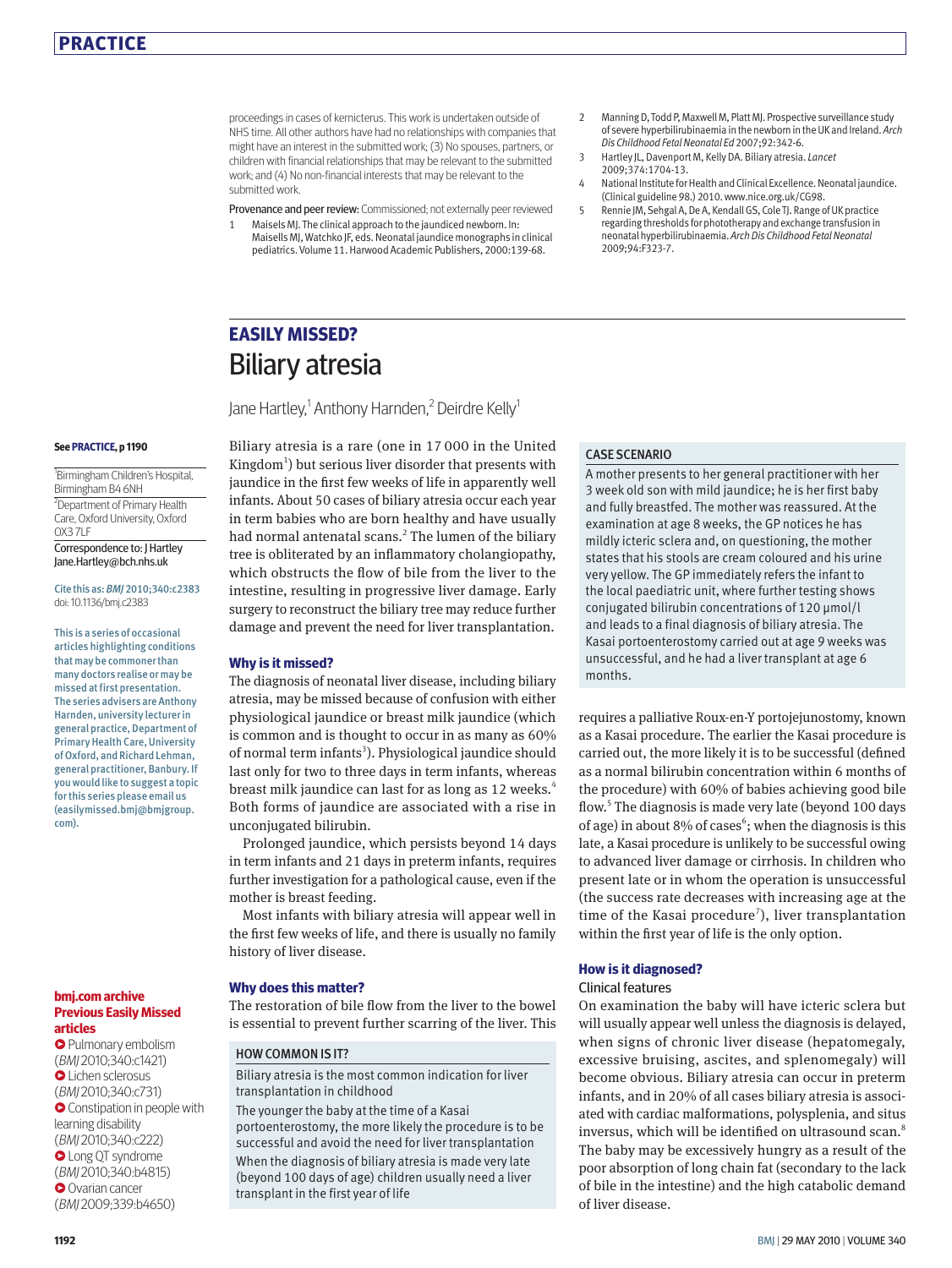#### Key points

In any term infant with jaundice that persists beyond 2 weeks of age examine the colour of the stools and urine and refer for urgent measurement of the concentration of conjugated bilirubin (normal <20 μmol/l)

An early diagnosis of biliary atresia facilitates a successful Kasai portoenterostomy, with 60% of babies achieving good bile flow, which delays the need for liver transplantation The late diagnosis of biliary atresia, an unsuccessful Kasai procedure, or advancing liver disease despite a successful Kasai (such as secondary to recurrent ascending cholangitis) requires lifesaving liver transplantation in infancy

#### Investigations

In all term babies with prolonged jaundice examine the colour of the stool and urine.<sup>9</sup> During the neonatal period the colour of stools varies but will become gradually paler in infants with biliary atresia, $^{10}$  and the urine colour will be yellow (it is normally colourless). Refer the infant to a local paediatric unit for a split bilirubin blood test (measuring conjugated and unconjugated bilirubin). Infants with prolonged physiological jaundice or prolonged breast milk jaundice (in total, about 2% of live births) will have a rise in unconjugated (indirect) bilirubin, whereas those with liver disease such as biliary atresia will have a rise in conjugated (direct) bilirubin.

If the conjugated bilirubin is raised above normal (normal conjugated bilirubin <20 μmol/l) refer the infant to the local paediatric department for further liver function tests.

Refer all babies with suspected biliary atresia to a paediatric liver unit. A substantial rise in alkaline phosphatase and γ-glutamyltransferase, with a variable rise in alanine aminotransferase and aspartate aminotransferase, may suggest biliary atresia. The synthetic function of the liver (assessed by measuring albumin levels and prothrombin time) will be normal unless diagnosis is delayed, resulting in decompensated cirrhosis. Further testing in a specialist unit will include an ultrasound scan (showing a small gallbladder and hepatomegaly without biliary dilatation), a radionucleotide excretion scan or endoscopic retrograde cholangiopancreatography (confirming lack of flow of bile from the liver into the bowel), and a liver biopsy (showing biliary obstruction and fibrosis while excluding other conditions such as neonatal hepatitis). Intraoperative cholangiography is the definitive test for biliary atresia as it displays the abnormal biliary tree. $11$ 



Kasai portoenterostomy with bowel attached to the liver hilum allowing unaffected patent bile ducts to drain into the intestine. Adapted from a line drawing supplied by Deirdre Kelly

#### **How is it managed?**

Children with biliary atresia initially need nutritional support with a high energy, high level, medium chain triglyceride feed such as Caprilon (SHS International) and oral supplementation with fat soluble vitamins (A, D E, and K) as biliary atresia impairs absorption of these vitamins. $^{11}$ 

The Kasai portoenterostomy is usually performed at the same time as the intraoperative cholangiography and may restore the flow of bile (in 60% of cases) by removing the scarred proportion of the biliary tree and attaching a Rouxen-Y loop of bowel to the cut surface of the liver hilum so enabling small patent bile ducts to drain into the intestine (figure). Postoperative steroids are given to reduce inflammation and encourage bile flow. Postoperative complications include ascending cholangitis which is prevented by a rotating course of prophylactic antibiotics. Recurrent cholangitis is an indication for liver transplantation, and so prevention and prompt treatment is essential.<sup>12</sup> The presentation of ascending cholangitis is subtle but includes pyrexia, irritability, vomiting and abdominal pain with elevation of inflammatory markers and serum bilirubin.

All children should be followed up long term in a specialist liver centre so that complications (such as poor growth, vitamin deficiency, and the development of portal hypertension) and the need for liver transplantation can be monitored.

#### Contributors. All authors contributed equally to the preparation of this article. Funding: No special funding.

Competing interests: All authors have completed the Unified Competing Interest form at www.icmje.org/coi\_disclosure.pdf (available on request from the corresponding author) and declare (1) no support from any company for the submitted work; (2) no relationships with any companies that might have an interest in the submitted work in the previous 3 years; (3) their spouses, partners, or children have no financial relationships that may be relevant to the submitted work; and (4) no non-financial interests that may be relevant to the submitted work.

Provenance and peer review: Not commissioned; externally peer reviewed.

Patient consent not required (patient anonymised, dead, or hypothetical).

- 1 Livesey E, Cortina Borja M, Sharif K, Alizai N, McClean P, Kelly D, et al. Epidemiology of biliary atresia in England and Wales (1999-2006). *Arch Dis Child Fetal Neonatal Ed* 2009;94:F451-5.
- 2 McKiernan PJ, Baker AJ, Lloyd C, Mieli-Vergani G, Kelly DA. British paediatric surveillance unit study of biliary atresia: outcome at 13 years. *J Pediatr Gastroenterol Nutr* 2009;48(1):78-84.
- 3 Hannam S, McDonnell M, Rennie JM. Investigation of prolonged neonatal jaundice. *Acta Paediatrica* 2007;89:694-7.
- 4 Lawrence M, Gartner MD. Breastfeeding and jaundice. *J Perinatology* 2001;21:s25-9.
- 5 Davenport M, de Ville de Goyet J, Stringer MD, Mieli-Vergani G, Kelly DA, McClean P, et al. Seamless management of biliary atresia in England and Wales (1999-2002). *Lancet* 2004;363:1354-7.
- 6 Davenport M, Puricelli V, Farrant P, Hadzic N, Mieli-Vergani G, Portmann B, et al. The outcome of the older ( $\delta$  or =100 days) infant with biliary atresia. *J Pediatr Surg* 2004;39:575-81.
- 7 Serinet MO, Wildhaber BE, Broue P, Lachaux A, Sarles J, Jacquemin E, et al. Impact of age at Kasai operation on its results in late childhhod and adolescence: a rational basis for biliary atresia screening. *Pediatrics* 2009;123:1280-6.
- Davenport M, Tizzard SA, Underhill J, Mieli-Vergani G, Portmann B, Hadzic N. The biliary atresia splenic malformationsyndrome: a 28-year single-center retrospective study. *J Pediatr* 2006;149:393-400.
- 9 National Institute for Health and Clinical Excellence. Neonatal jaundice. (Clinical guideline 98.) 2010. www.nice.org.uk/CG98.
- 10 Crofts DJ, Michel VJ, Rigby AS, Tanner MS, Hall DM, Bonham JR. Assessment of stool colour in community management of prolonged jaundice in infancy. *Acta Paediatrica* 1999;88:969-74.
- 11 Hartley JL, Davenport M, Kelly DA. Biliary atresia. *Lancet* 2009;374:1704-13.
- 12 Shinkai M, Ohhama Y, Take H, Kitagawa N, Kudo H, Mochizuki K, et al. Long-term outcome of children with biliary atresia who were not transplanted after the Kasai operation: >20-years experience at a children's hospital. *J Pediatr Gastroenterol Nutr* 2009;48:443-50.

Accepted: 22 April 2010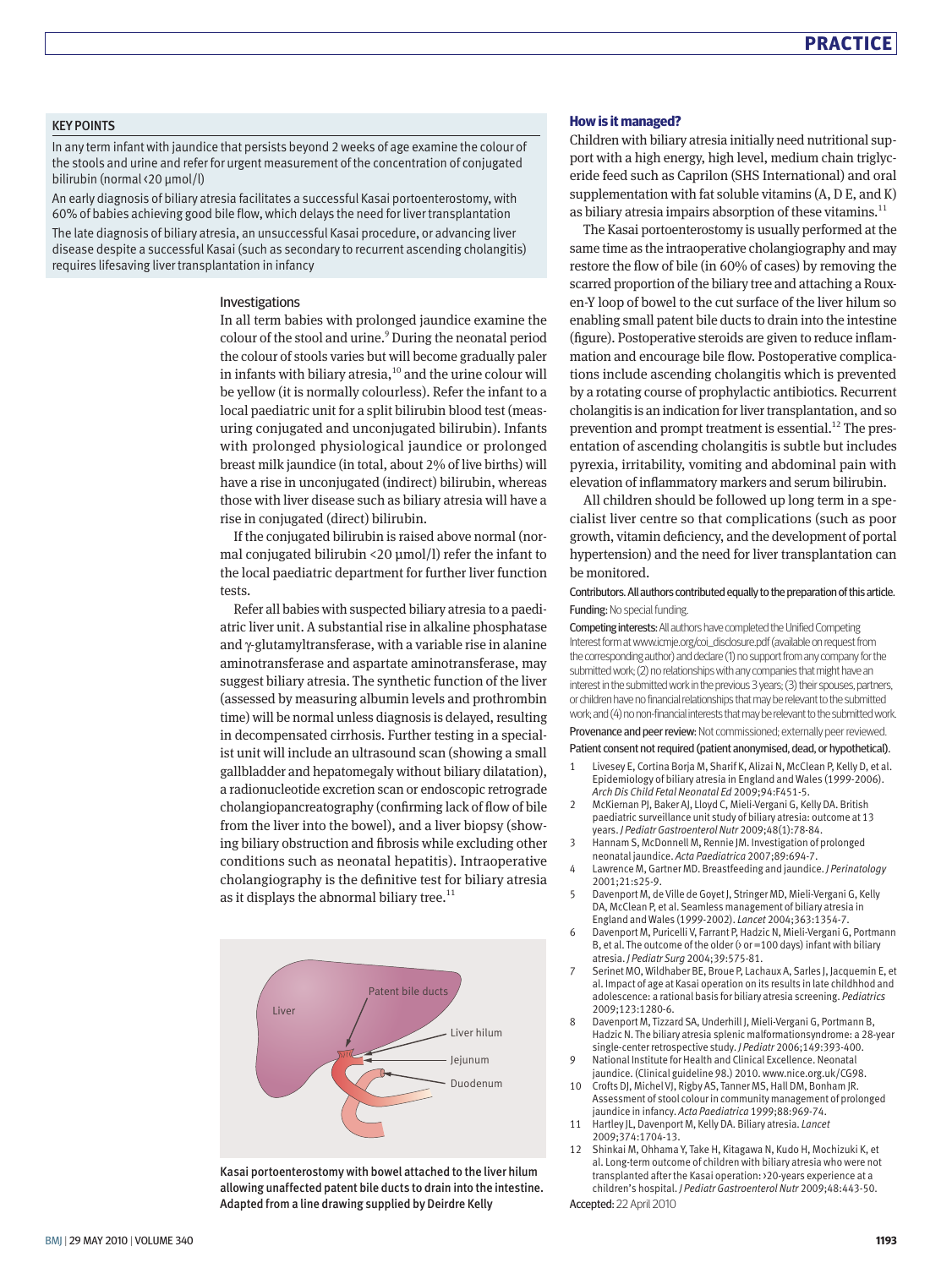# **A Patient's Journey** The war in my head

Linda Dauwerse,<sup>1</sup> T A Abma,<sup>1</sup> John G Wolbers<sup>2</sup>

<sup>1</sup>Medical Humanities Department, VU University Medical Centre, PO Box 7057, 1007 MB Amsterdam, Netherlands

2 Department of Neurosurgery, Erasmus University Medical Centre, PO Box 2040, 3000 CA Rotterdam, Netherlands

Correspondence to: L Dauwerse l.dauwerse@vumc.nl

Cite this as: *BMJ* 2010;340:b5400 doi: 10.1136/bmj.b5400

This is one of a series of occasional articles by patients about their experiences that offer lessons to doctors. The *BMJ* welcomes contributions to the series. Please contact Peter Lapsley (plapsley@bmj.com) for guidance.

Linda Dauwerse, 29, had a brain haemorrhage at 14. She describes her journey to recovery through extracts from the diary she kept

"*I am in hospital because I had a stroke. I wanted to write often—so many things happened—but couldn't because I had to lie flat. Actually I do not realise how serious it was, because right now I feel much better.*"

I was 14 years old when I had a brain haemorrhage, and the following weeks were marked by mixed feelings. Sometimes I felt grateful and happy I was still alive. At other moments I felt sad about the loss of my daily routines, and scared. One night in hospital I was convinced I would die. The assistant physician came and sat next to me, which really helped. After admission the fear of dying returned regularly: "*I do not want to die yet. Really I don't. I love life so much. No, I cannot die yet. I am terrified of it. Terribly scared.*" Death was frequently on my mind, and sometimes I felt anxious and lonely, but I did not talk about these feelings.

#### **Unrealistic hope**

Fortunately a doctor in Paris was able to treat me, promising a full recovery. He said that after embolisation the AVM (arteriovenous malformation) that had caused the brain haemorrhage would be gone. This made me feel immensely hopeful: "*I will go to Paris tomorrow. Hopefully everything will turn out fine . . . I must be healthy again*." However, the first embolisation was not completely successful. After the second one, a large part of the AVM was still there. So, my family and I felt disappointed and had to get used to the idea that the recovery might take longer. The whole process was frustrating: "*It drives me crazy. Easily said, 'she should become completely healthy again.' But how do I know this promise will be realised? I just want to be able to have fun again.*" One year after the brain haemorrhage I had the first stereotactic radiosurgery to treat the rest of the AVM. The effects would not be seen until two years after the treatment, so in the meantime I just had to wait and see what happened.

#### **Losing my sport, losing myself**

In the first year after the brain haemorrhage I was especially upset because I was told not to do sport any more. My family and friends were more concerned about my life and future. In their nightmares my parents said farewell and buried me. For me, the bad news was that I could no longer play handball because the exercise would put too much pressure on my head.

I felt powerless in directing my life. Life without sport was difficult, and at one point I decided to play handball

#### A doctor's perspective

A cerebral arteriovenous malformation (cAVM) is a vascular clump made up of abnormal blood vessels that are a mixture of true arteries and veins. The central nidus is fed by one or several arteries and drained by one or more major draining veins. There is no intervening capillary bed, and owing to the lack of normal resistance to flow, the arteriovenous shunts transmit arterial pressure to the accommodating veins, causing hypertension in anomalous vessels. The nidal vessels can be extremely fragile and are prone to bleeding.

Cerebral arteriovenous malformations are generally believed to arise during embryonic or fetal development. The genetic transmission patterns of such malformations, if any, are unknown. These malformations are not thought to be inherited, except in the context of a specific hereditary disease, such as hereditary haemorrhagic telangiectasia (Rendu-Osler-Weber syndrome). A new case of arteriovenous malformations may become manifest in 1 per 100000 persons a year. The total number of cases of symptomatic arteriovenous malformations at any time in the population has been estimated to be at least 18 per 100000 but is as high as 6 per 1000 (0.6%) in hospital based, postmortem studies.

About two thirds of cerebral arteriovenous malformations are detected only after rupture. Others may become manifest by migraine-like headache or seizures, or occasionally by progressive neurological deficit if the malformations are very large. The incidence peak is at age 30-35 years. The average annual risk of haemorrhage in the subgroup with no previous haemorrhage is about 2%. The rebleeding rate in the subgroup

presenting with haemorrhage is between 6% and 18% in the first year. Over the next few years, this rate seems to decrease to 3-4% a year. A previous haemorrhage is a strong and consistent risk factor for further bleeding.

Treatment may be considered because of the high complication rate of haemorrhage: up to 18% mortality and 16-55% neurological deficit. Cerebral arteriovenous malformations are considered suitable for four treatment options, alone or in combination: observation only, surgical excision, endovascular embolisation, and stereotactic radiosurgery. The high risks of rebleeding favour microsurgical excision in patients with previous haemorrhage. Radiosurgery may be the first choice in patients whose cerebral arteriovenous malformation has never bled or when surgery is unsuitable because of location, architecture, or size of the malformation. Although radiosurgery is a non-invasive procedure, with mortality and morbidity rates lower than those associated with open surgery, the obliteration of the malformation is delayed. In 50-95% of cases, obliteration occurs only after two to three years, with the obliteration rate and the timing of the obliteration being highly dependent on the volume of the vascular clump. Endovascular embolisation (occlusion of the blood supply to the malformation with coils, particles, or glue introduced by a radiographically guided catheter) can be helpful before surgery or radiosurgery but is rarely successful alone. For each individual patient a careful balancing of risks is necessary before treatment advice can be given.

John G Wolbers, consultant neurosurgeon and senior lecturer

#### **bmj.com archive Previous Patient Journey articles**

**•** Two hip replacements (BMJ 2010;340:c1502) **•** Sleep apnoea: from person to patient, and back again (BMJ 2010;340:c360) **•** Living with

lymphangioleiomyomatosis (BMJ 2010;340:c848)

**•** Recovering from severe brain injury (BMJ 2010;340:c839) • Dopa responsive dystonia (BMJ 2010;340:c668)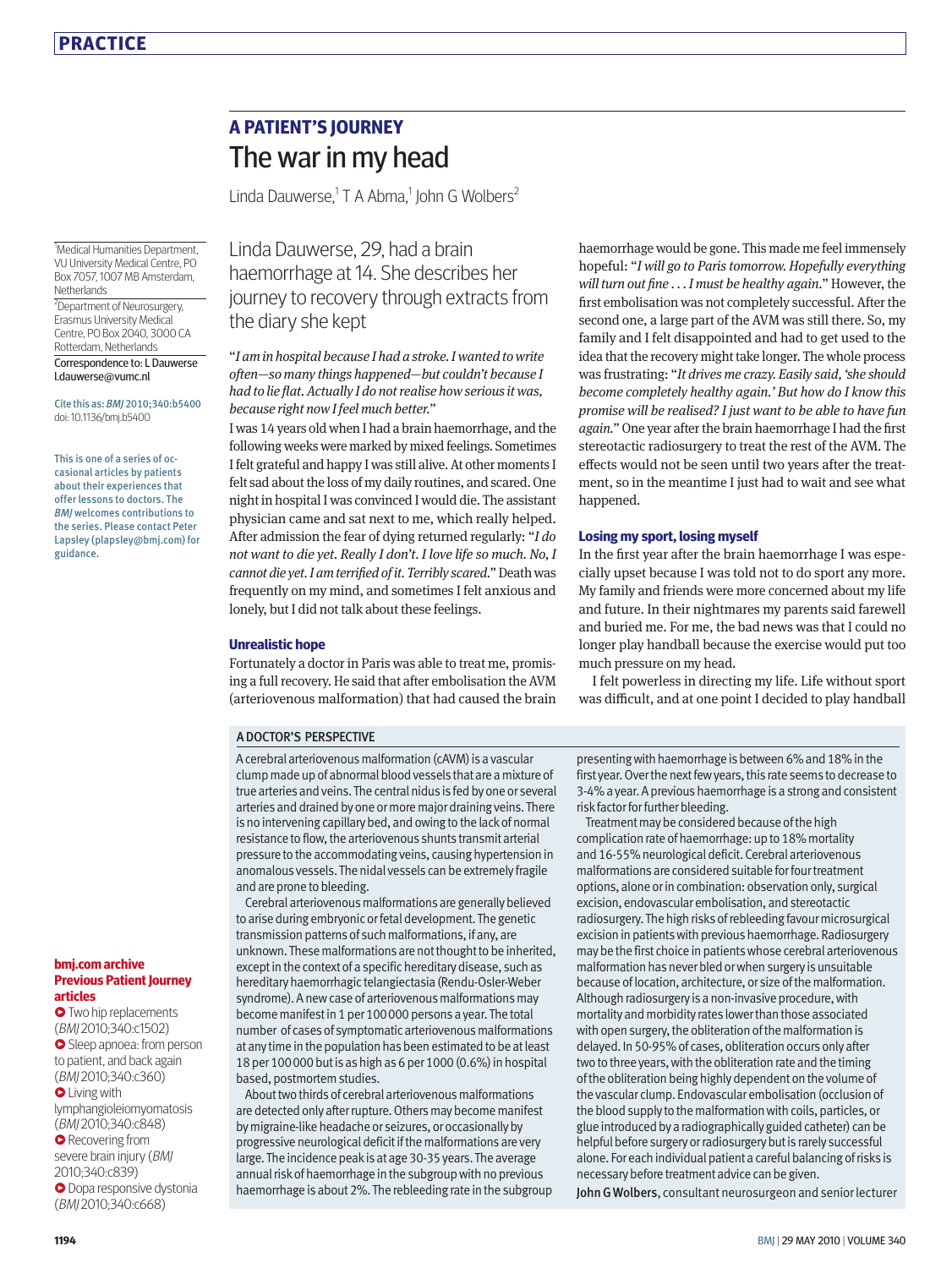#### WHAT CAN MEDICAL PROFESSIONALS DO?

#### Keep on asking and talking

- • To reduce feelings of loneliness, look for implicit worries or problems by asking questions such as: What is important in your life? Can you still do the things you like to do? What kind of alternatives do you have? What do you worry about?
- • Talk about death and fears

### Keep on listening

- • Show an interest in the person and in matters other than medical symptoms
- Listen to the message behind the initial message. Doctors should involve family and friends as these people can help the doctor to understand the patient's symptoms (for example, parents might say that their daughter is always sitting in her room and responding agitatedly if they ask something) and thereby understand the unexpressed needs of the patient
- • Pay attention to psychosocial consequences and lower the threshold for seeking assistance (both during acute and after care phases) by providing a contact phone number and information about how to exchange experiences with other patients (in this case, other teenagers with health problems, who may have had similar experiences)

#### Keep on repeating

• Repeat information about outcomes; do not create false hope and be honest about possible negative side effects

#### Keep on doing something to try to help

- • Help patients and their families and friends:
- -To anticipate new situations
- -To cope with the dynamics of recovery and restoring balance -To deal with decision making processes: do not just provide information; listen also to concerns and provide help with difficult decisions
- Make real contact and pay attention to personal needs
- • Treat teenagers as partners in care: ask them how they see the situation and search with them for goals and solutions
- Regularly reassess previous medical advice, especially if it has an impact on daily life (for example, advice about exercise levels). Be proactive in telling the person about any changes in your insight or knowledge

again. I went to a training session, came home and told my parents I wanted to start again. But they felt responsible and anxious that I might suffer another brain haemorrhage, and although I felt angry, I gave up the idea of doing sport at that time.

Sometimes my emotions seemed completely empty: "*I don't know what to write because I don't feel anything. I am empty and afraid. Before, I really had inspiration to* 

#### Helping hands during my journey

*Friends and family being present*—Family and friends were there for me, unconditionally, listening to me, sometimes confronting me. They supported my personal development and facilitated leading a "normal" life

*Boyfriend accepting me*—My boyfriend likes me the way I am. He takes me seriously, really listens, and helps me to deal with difficulties

*Music*—Music helped me to express (unconscious) feelings, to find out what really mattered to me

*Exercise*—Running, cycling, and walking help to put things in perspective, to create a little distance, which helps me focus on the things that really count

*Psychologist*—My psychologist helped me to accept myself, to deal with difficult situations, and to improve my life management skills

*Attention to needs*—The nurse who enabled us to go to the sea and sleep in a hotel instead of the hospital understood our personal needs and our determination to minimise the impact of the treatment

*Involvement in decision making process*—Dr Wolbers' attitude was open. He involved us in making decisions about treatment, with shared responsibility. And he always gave us "space"—time to consider and to stop treatment if we wanted to

*write. Now I don't. I don't feel anything.*" Music helped me to express my feelings, and my anger found resonance when I listened to the words "*In your head, in your head, zombie, zombie. They are still fighting*" in a song by the Irish band the Cranberries. To me the war in the song was going on in my own head. If I was sad I listened to the words of another song, "*There is no need to argue any more. I gave all I could, but it left me so sore. And the thing that makes me mad, is the one thing that I had. I knew, I would lose you.*" For most people this song might be related to losing someone you love. For me it expressed how I felt; I had lost myself.

#### **"Leave me alone!"**

Those days I was not easy to be around. Most of the time my family and friends helped me by being there for me unconditionally, but tensions arose. My parents were worried and wanted to support me, but I didn't always accept their help. I was rebellious and angry. When my mother asked how I was, I responded: "*Leave me alone, stop it, just act normal!*" I loved her, but I felt she limited my freedom and interfered too much. I was the centre of attention, whereas I just wanted to pick up my life as it was before. People were paying attention to me, I felt miserable, alone, and misunderstood: "*I cannot play handball any more, which makes me hate myself because I will become fat. I have fights with my parents, and even my friends do not always understand me. I hate myself as I am now. I wish everything will be just as it was before.*"

After the first stereotactic treatment we were told that the AVM was still there. This came as a complete surprise. We had been convinced I would be cured and did not expect to hear this. We felt betrayed; we had always relied on the doctors and their decisions and had not taken into account that the results might be less positive. I cried all the way back home and shouted: "*I do not want to live like this any more.*" This car journey was a turning point in my disease process. I did not want the illness to dominate my life any longer.

My initial denial of the new situation developed into a fight. One weapon I used to regain control over my life was to eat small portions of healthy food and take strenuous exercise (against my doctor's initial advice). Later, I wondered whether I would have been the same difficult teenager if I had not had the brain haemorrhage.

#### **Gaining control over my life again**

Psychosocial support was not a part of the regular treatment. Our general practitioner paid little attention to anything other than the physical aspects of my illness. For example, when I had difficulty breathing she prescribed an inhaler for asthma, instead of exploring other causes such as anxiety. I felt I was seen as a patient, rather than a person. After three years of struggling, my parents contacted the general practitioner because they were very concerned about my wellbeing. Counselling from a psychologist helped me to understand that I still had control over my life, but my parents and sisters had to find a way to cope themselves.

When I was 18 I decided I wanted to live on my own because I didn't want to fight any more with the people I loved. I wanted to broaden my horizons and felt an enormous inherent power to do so. It was hard to convince my parents, but eventually they accepted my choice.